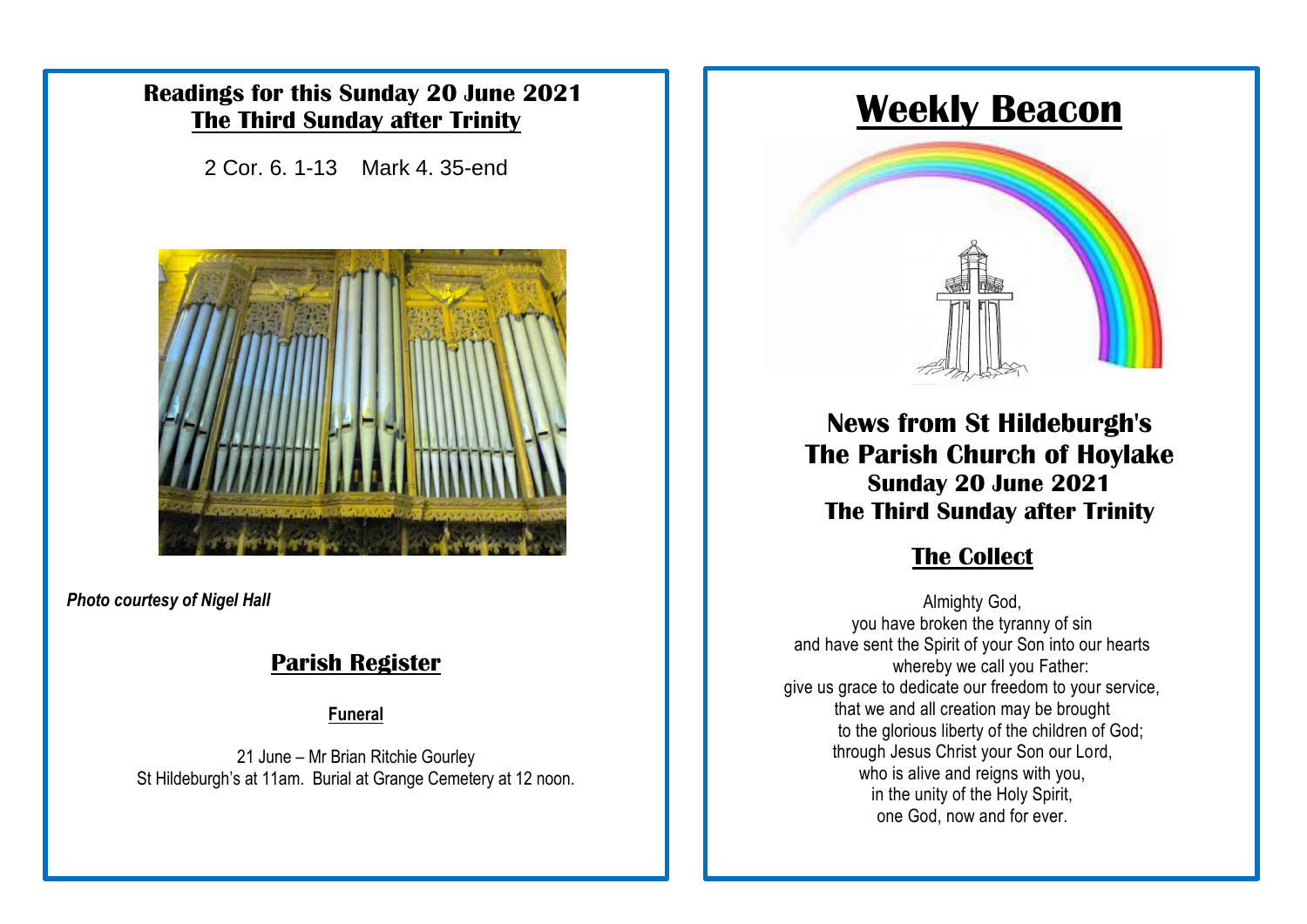### **Rev'd Richard's Priesting**

Revd Richard will be priested at Chester Cathedral on Saturday 19 June at 5pm. Whilst Covid restrictions mean that only a limited number of people will be attending, you can view the live streamed service using the following link:

### <https://youtu.be/YJug4n5Eh9k>



*The June edition of Chester Diocesan News is now available to download from [www.chester.anglican.org](http://www.chester.anglican.org/)*

#### **IMPORTANT NOTICE BBQ – NOW ON 14 AUGUST**

Due to Covid restrictions, the BBQ due to take place on 27 June in the Vicarage garden - to celebrate the priesting of Revd Richard and Revd Frances – will now take place on Saturday 14 August at 1pm.

### **'Thank You!'**

The computer in the Church Office has now been replaced with a more up to date model. All of this would not have been possible without your generous donations so a big 'Thank You' to everyone.

#### **CHURCH CAR PARK**

Due to building work to the boundary wall, the church car park will be closed all day on Saturday 3 July and Sunday 4 July.

#### **PCC Meeting**

PCC members please note that there is a PCC meeting on Monday 21 June at 7pm in church. If you are unable to attend, please advise Jill in the Church Office. [www.sthildeburgh.parish.office@gmail.com.](http://www.sthildeburgh.parish.office@gmail.com)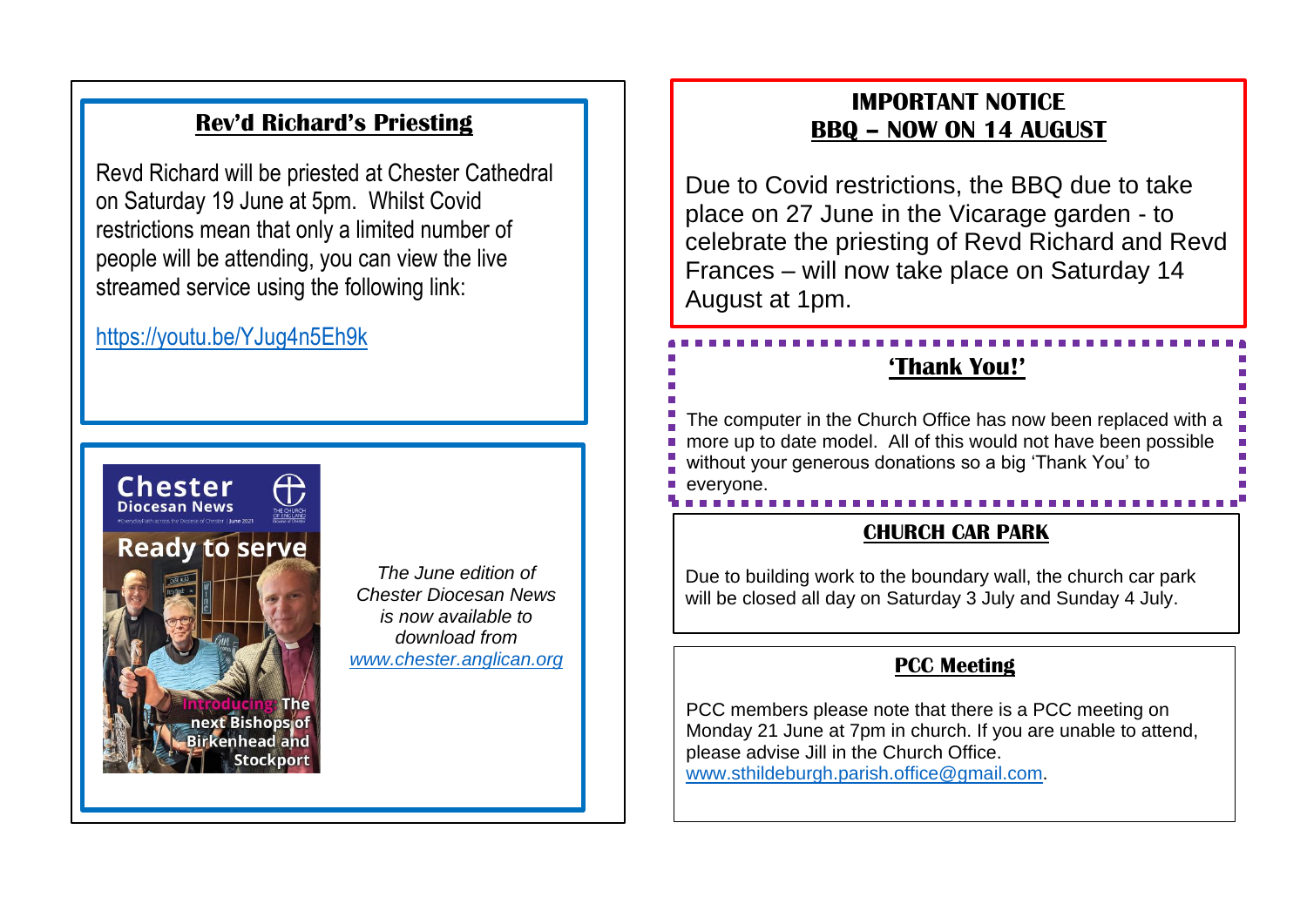### **FLOWER OF THE WEEK: PENSTEMONS**

## **58th in a series**

#### *Text by and photographs by Peter Surridge.*

Penstemons are one of the most reliable summer flowers, producing numerous bell-shaped or tubular blooms over a long period in a wide colour range. They help create a cottage-garden scene and the shorter varieties can be grown as informal bedding though not all kinds are fully hardy. Colours vary from white and yellow through many shades of pink and red to lilac, lavender, blue and purple. The name comes from the Greek *pente* for five and *stemon* meaning stamen – the flowers have five stamens.

*Penstemon barbatus* is one of the most reliable. This sturdy 90cm (3ft) plant from Central America forms a 30cm (12in) wide clump with scarlet flowers tinged pink and blooms from early summer to early autumn. Cambridge Mixture, bred from this species, makes a shorter, compact plant around 30cm (12in) tall with rose, pink, blue and purple flowers, while Iron Maiden is taller, up to 1.2m (4ft), has vermilion blooms and is good for cutting. For windy positions, try growing Navigator, a dwarf, bushy form with flowers of many colours, as a half-hardy annual.

Another fully hardy species is *Penstemon ovatus*, with flowers in deep blue shades on 75cm stems, again forming clumps 30cm across (2ft 6in x 1ft). Other eye-catching blue kinds include two varieties bred from *Penstemon heterophyllus*, Shock Wave (pictured) and True Blue, both 45cm (18in) tall. An unusual variety is *Penstemon hartwegii* Tubular Bells Rose, which has white and pink flowers bearing deeper pink veining. The lovely variety Chester Scarlet (pictured), growing to 60cm (2ft) tall, flowers into mid-autumn but needs protection in severe winters. Several hardy dwarf species are excellent as rockery perennials.



*Above: Eye-catching…the blue penstemon Shock Wave.*

*Right: Flowering to autumn …Penstemon Chester Scarlet.*



Of the many other types, several will flourish in sheltered positions, especially near the coast. For added protection, a thick mulch can be spread over the roots in late autumn. Although perennial, penstemons are often treated as annuals and sown afresh each year, though they produce numerous sideshoots, like a tomato plant, which can be rooted as cuttings easily. All grow best in a sunny situation in soil that drains freely – a factor that is especially important in winter. Dead-heading plants as the summer blooms die encourages flowering into autumn.